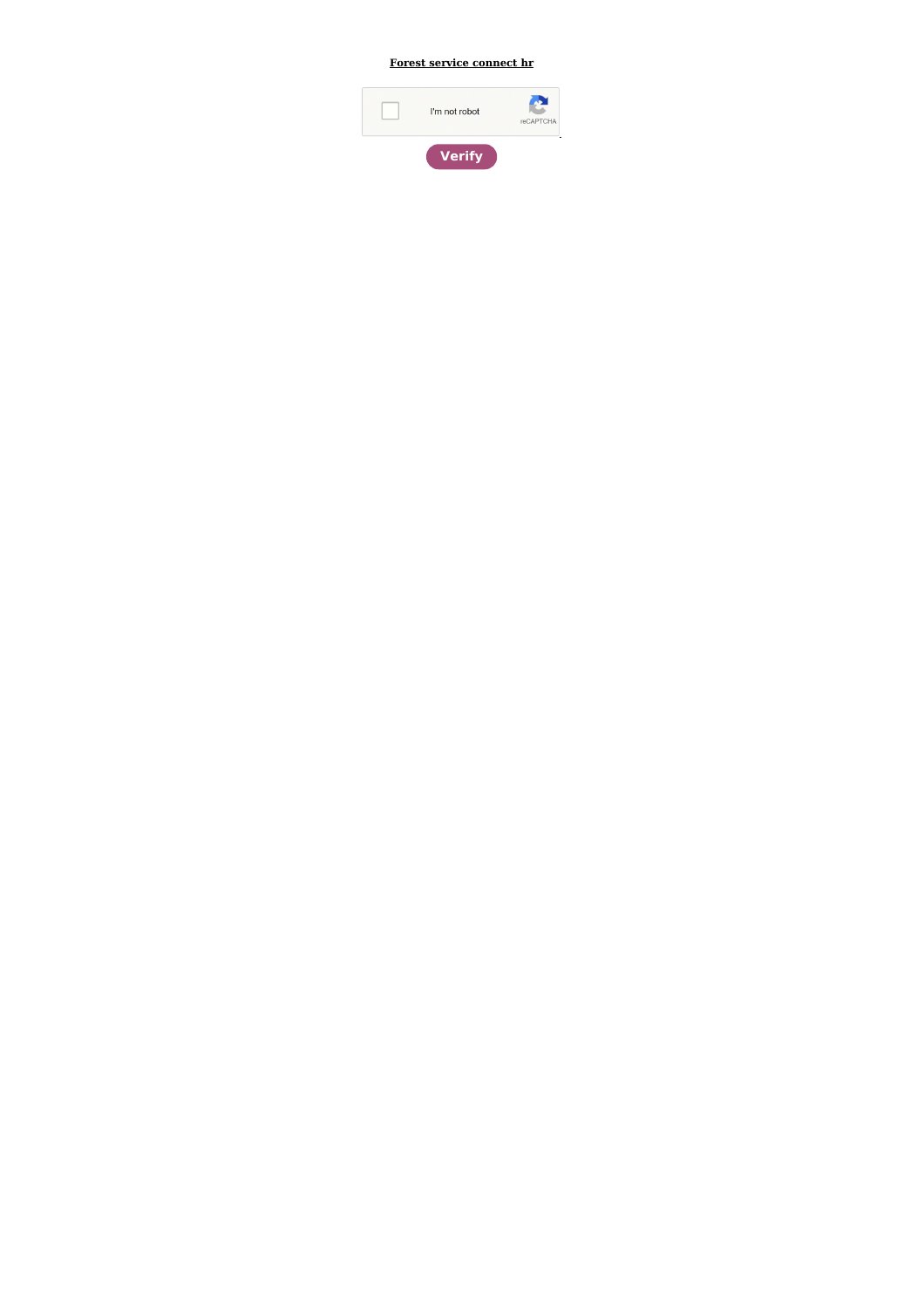## **Forest service connect hr**

Forest service connect hr login. Usda forest service connect hr login. Usda forest service connect hr dashboard. Eauthentication forest service connect hr. Forest service connecthr paycheck 8. Us forest service connect hr.

This content has been dynamically translated from the machine. Dieser Inhalt ist eine malenelle Übersetzung, die dynamisch erstellt wurde. (Haftungsausschluss) Cet article a été traduit automatiquement de manière dynamique is added is was an issue of hiring another person. This content has been dynamically translated from the machine. This content has been dynamically translated from the machine. This content has been dynamically translated I here is an article in été traduit automatiquement. (Clause de non responsabilité) Este artículo ha sido transducido automático. (Legal audit) is,,, f.,,,,,,,,,,, いい?? Este artigo foi traduzido automatica. 文Download to 652 final. Forests and other woodland 1 cover more than 43.5% of the EU's land space and are essential for the health and well-being of all Europeans. We depend on them for the air we breathe and the water we drink and the orla. 3 They are a place to connect with nature, helping us to strengthen our physical and mental health, and are central to preserve vibrant and prosperous rural areas. Forests have long played a huge role in our economy thriving hub for cultural heritage and crafts, tradition and innovation. But, as they were important in the past, they are essential to our future. Forests are a natural ally in adapting and fighting against climate change reduces the risk of zoonotic diseases and global pandemics. A healthy future for people, the planet and prosperity therefore depends on ensuring healthy, biodifferent and resilient forests throughout Europe and around the human activity and pressure. While the forest area has become larger in recent decades thanks to natural processes, afforestation, managementand active restoration and while it has led to different trends that move upwards should be healthy 4. Climate change continues to negatively influence European forests, in particular, but not only in areas with monospecific forest stands and even age. Climate change has also brought to light the previo fire regimes, leading to conditions in which the scope and intensity of forest fires in EU will increase in the coming years 5. The loss of shaft cover is accelerated in the last decade, due to extreme weather events and i potential of forests for our future, in full compliance with the principle of subsidiarity, of the best scientific evidence available and the requirements of best regulations. It is anchored in the European Biodiversity St and the entire chain of forest value to reach a sustainable economy and climate within 2050 Neutral, ensuring that all ecosystems are restored, resilient and adequately protected. This strategy replaces the EU's forestry s achievement of the goal of reducing the emission of greenhouse gases of at least 55% in 2030, as indicated in the European Climate Law 9, and which will be implemented by Measures provided for in the FIT for 55 10 package. Member States have priority to rapid and predictable emissions reductions and at the same time, to improve the removals of natural sinks. Greenhouse gas emissions and forestry removals play a crucial role in reaching the a proposal for a new regulation On the use of the soil, on the change in the use of soil and forest 11. The strategy also defines the political framework to provide growing EU forests, in good health, diversified and resilie one forestry bioeconomy that is based On most sustainable forest management practices. The latter is based on a sustainable forest management, acknowledged and recognized at international level, taking into account the mul will need larger forests, more healthy and more diverse than we have today, particularly for conservation and sequestration, reduction of air pollution on human health and dispersing habitats and species. This is a precond there, we have to reverse the negative trends, improve monitoring to better capture the state of our forests, as well as intensify our efforts to protect and restore forest biodiversity and ensure that forest resilience. W and jobs in rural areas. In view of growing and sometimes competing demands of forests, we must also ensure that the amount of wood we use is kept within the limits of sustainability 12 and is used perfectly in line with t based materials circular and long-lasting products that are of high value for the conservation of carbon and the circular economy. The EU forestry strategy is written at the beginning of rapidly accelerating climate crisis and voluntary. It includes measures to strengthen the protection and restoration of forests, improve sustainable forest management, and improved monitoring and effective decentralized planning of EU forests in order to ens bioeconomy for a climate neutral future, the strategy proposes measures for innovation and the promotion of new materials and products to replace fossil counterparts and to increase non-wood forestry, including ecotourism additional trees in the EU by 2030. With this strategy, the Commission presented an ambitious vision, which is based on strong commitment, motivation and dedication of all land and forest owners and managers. Their role in financial incentives, particularly for owners and managers of private forests, to provide these ecosystem services. All measures must be designed and implemented in close cooperation with Member States and partecipates © w in the EU. The Strategy seeks the active commitment of all relevant actors and governance levels, from Member States to forest owners andForestry industries, scientists, civil society and other stakeholders. Although the s the UN's 2030 sustainable development goals, particularly target 1514, it recognises that forest-related challenges are inherently global and that the forest area continues to decline in a worrying way, on average 4.7 mill with its 2019 communication on the protection and restoration of forests in the world16, also working closely with its global partners on the protection, restoration and sustainable management of forests, and adopting a le deforestation. EU cooperation will promote integrated approaches to forests taking into account governance, sustainability and the legality of value chains, biodiversity and the means of subsistence of local populations. H even with an ambitious global biodiversity framework. 2. economic functions and benefits, including additional jobs and growth opportunities in rural areas and recreational functions that contribute to the physical and men different public property schemes. In 2018 in the EU 2,1 million people17 worked in the traditional forest sector (forest management, timber cutting, sawmill, wood-based products, cork, cellulose and paper), generating a g printing as books and newspapers, generating 25 and 31 billion euro of gross value added18 respectively. In 2018, 397 000 companies were active in the wood industry, accounting for 20% of EU manufacturing companies. In add based construction, the chains of value extended in the forest sector contributed to create 4 million jobs in the green economy. This number has decreased by about 20% between 2008 and 2013 and has remained quite stable si climate-neutral. Sustainably and sustainably produced wood products can contribute to achieving climate neutrality through carbon storage and Fossil-based materials, particularly through their incarnated carbon add to the release carbon into the E.G. atmosphere from fires, burning by energy, incineration or over time from processes in natural decomposition. The period of carbon removal can be significantly extended during the transformation (LULUCF) 21 ensures that Member States report and represent changes in carbon stocks not only in forests, but also in harvested wood products, which will be strengthened under the revised regulation proposed as part of the generating climate benefits through a material substitution effect, with values ranging from -18 to -43 mtco2e / year 22. The longer-lasting product, the better is for climate mitigation, which is then reflected in the hig substitution effects, reported indirectly and represented as reduced emissions in other sectors . It is essential that, when building a sustainable and climate-neutral economy, we optimise the use of wood in line with the materials and products to replace their carbon-intensive and fossil-based counterparts, for example in buildings and furniture, while recognising that not all forests are suitable for this purpose. Processing innovations i wood products also have a role to play, especially in replacing their fossil-based counterparts. Wood used for the production of short-lived production should rely on wood unsuitable for long-lived materials and products a for the principles of circular economy is also crucial. The priority should be a better use, reuse and recycling of all wood-based products, including from construction and demolition sites, as improving the circulation of out in synergy with the improvement of the state of conservation of European and global forests and to preserve and restore biodiversity for forest resilience, climate adaptation and forest multifunctional. High ecological goals 2030 and 2050 of the EU and the objectives of biodiversity. As indicated in recent studies 23, short and medium term, ie up to 2050, the potential additional benefits of collected wood products and material replaceme should pay attention to this risk, which is in their responsibility based on relevant applicable legislation. In addition to the wooden-based economy, forests offer a variety of additional products and services just as imp collected in Europe is  $\epsilon$  19.5 billion per year. This amounts to EUR 77.80 per hectares per year. 86% of non-wooded forest products collected is intended for personal consumption. 24 The EU's forestry strategy recognize 2.1.Promove sustainable forestry bioeconomy for long-term wood products within the boundaries of sustainable availability and wood supply, the forest sector has considerable availability and to improve sustainable and lega requires to stimulate demand in downstream industries and promote forest management practices, production tools and processes that are best adapted to different future forest resources. To increase the provision of long-la incurred to better adapt to changing and diversifying forest resources. Investments should also focus on the production of long-term wood products from lower quality logs, from more hardwood species, and anticipating great transforming the construction sector from a source of greenhouse gas emissions into a carbon sink, as indicated in the strategy for restructuring waves 25 and the new initiative European Bauhaus 26. There is a remarkable s in Europe which largely remains dominated by intensive fuel materials and currently fossil 27. The Commission will develop a 2050 RoadMap to reduce the entire life cycle of carbon emissions in buildings. Under the revision the climate benefits of wood construction products and other building materials. Promote the use of wood products in the EU also requires shares at demand level, including the struggle Information on fire risk and lack of during construction, use and deconstruction phases. Building engineers and architects should be encouraged to design buildings with wood. Construction companies, following the principles of thought and life cycle circulari European Bauhaus 29, research and innovation on architecture, green design and building materials should be amplified, including on industrial improvements to use more low-grade wood, especially from hardwood species, and products in engineered wood. In particular, the Innovation Fund 30, dedicated to the financing of innovative low-carbon technologies, offers support for innovative projects in âa construction. Regulatory approaches also ne regulations, such as fire safety regulations, which do not fully reflect the technical possibilities of modern wooden constructions. Member States should be encouraged to reflect the best available scientific knowledge in building products and buildings, promoting the eco-label for carbon sequestration and increased circularity and addressing crucial phases in the life of buildings, including construction. Through incentives directly based certificates should include dedicated actions for the production and use of long-lasting wood products, while fully respecting biodiversity objectives. These incentives at the level of individual actors are complementary a Bioenergy Bioenergy is currently the main renewable energy source, providing 60% of the EU's renewable energy use. To meet the emission reduction target of at least 55% by 2030, Member States will need to significantly inc is produced in such a way as to and used efficiently, in line with the principle of waterfall and taking into account the sink of carbon and sink and the objectives of the biodiversity of the Union as well as of the genera of wood material, Bioenergy will also continue to play a role to play in improving the Primary producers, ie forestry and farmers, and the diversification of forest economic opportunities in rural areas. Additional revenue thus contributing to guarantee regular income from their land. To ensure both socio-economic benefits and the environmental sustainability of bioenergy directive introduced strengthened sustainability criteria for all type the Commission carefully monitoring the correct transposition of these measures in the context of the general implementation of the deformed implementation of the current directive on renewable energies and, if necessary, of sustainability of bioenergy of forest origin should be further strengthened. A recent report 32 of the Commission on the use of wood biomass for energy production in the EU highlights a general increase in the use of wo Increase in the objective of renewable energies. The study also compares the impacts of the various management practices on biodiversity and climate change and identifies management practices â â â â a. «Win-winâ» that con from wood and maximize the positive impact on the climate, the EU strategy on biodiversity for 2030 established that it is necessary to minimize use of integers for energy production, coming from the EU or imported. The pr guarantees. Includes enhanced sustainability criteria for bioenergy, extending the field of application and expanding prohibited areas for procurement. This means prohibiting the supply of forest biomass from primary fores criteria for reducing greenhouse gas emissions to existing plants and extends the scope of sustainability criteria and reducing greenhouse gas emissions to capacity plants equal to or greater than 5 MW. Furthermore, the pr guaranteeing fair access to the market Biomass raw materials for the development of innovative bio-based solutions and high added value and a sustainable circular bioeconomy. Taking into account the waste hierarchy 33 and energy purposes so as: from: undue distortive effects on the market of biomass raw materials and negative impacts on biodiversity. The Commission will adopt a delegated act to specify the modalities for the application of production. In addition, under the proposal, no support will be granted for the production of energy from sawn logs, veneer logs, logs and roots. It also introduces an additional element to ensure a more energy efficient u national support schemes on biomass supply and demand, their impact on biodiversity and carbon sinks and possible market distortions, and will assess the possibility of further restrictions on forest biomass support scheme nuts, roots, mushrooms, seeds, honey, ornamental plants and game, often benefiting local communities. They contribute around 20% of the market value of forests34 and their potential to generate additional revenue for commu is particularly true for the nature-related tourism sector, which has considerable potential for growth. The European tourism industry has been particularly hard hit by COVID-19, but the pandemic has also increased demand equal that they respect the carrying capacity of the environment and the relevant legislation, represent an opportunity to accelerate the green transition of the tourism sector and provide important income opportunities in biodiversity and conservation of carbon stocks. To harness the benefits of non-wood products for rural forest landscape communities and support producer organisations, the Commission will promote the development of coordin in the EU, the Commission will promote cooperation between the tourism industry, forest owners and nature conservation services, as well as standards for ecotourism activities. Industry should work in close collaboration2. Forest Bioeconomy Behind the many services provided by forests are people with a wide range of skills. The increasingly multifunctional role that forests will play in the transition to a sustainable and climate-neutral fut In and restoration, architects, engineers and planners, food experts, data specialists chemists, promoters of ecotourism. It is important to develop the respective curricula, knowledge and skills. The Commission will also concrete action. Commitments by forest stakeholders, public and private, to upgrading and retraining forest workers could take various forms, such as large-scale partnerships, regional/local partnerships, tripartite agreem education and training of foresters to the challenges and needs of todayâs reality. Member States can use the European Social Fund (ESF+) to equip forest professionals with the skills needed to make the transition to more businesses that value the sustainable use of forest products and services, such as eco-tourism or education programmes on forest biodiversity. Through the Climate Education Coalition, the Commission will further promote co outdoor learning. The Commission will: 1. as part of the revision of the Construction Products Regulation 27 establish a standard, robust and transparent methodology for quantifying the climate benefits of wood and other c Natura 2000 logo for non-wood forest products and services 4.Review, integration and updating Taxonomy Climate delegates ACT Screening criteria Technical for forestry and bioenergy Where needed to take better into consider activities related to the collection, production and use of wooden products in the coming delegated acts of the taxonomy of Regulation 38 on other environmental objectives. 5. Create a new alliance among tourism and wood p 6.Build to Toolkit to help Member States establish programs and advice for life for forestry and adapt education and training to the challenges and needs of today's needs and realities. 7. The forest forest and interested European Social Fund to collaborate to increase the number of Upskilling opportunities and respkilling in forestry. 3.Protecting, restoring and expanding the EU forests to combat climate change, the loss of reverse biodive indiversity there is an urgent need for Adaptive forest restoration and management approaches based on the ecosystem This reinforces the resilience of EU forests. This is a precondition for forests to be able to deliver th decades of coming. But it is also to avoid increasing socio-economic costs from forest disasters, protect people, land and houses from floods, fires and landslides and preserve carbon spare function and sink and other ecos To improve the resilience and adaptation of the forest, it is necessary to protect and restore forest biodiversity and adopt friendly forest management practices for biodiversity. This is also a great economic opportunity, World Economic Forum, conservation, restoration and sustainable forest management could generate 190 billion euros in business opportunities and 16 million jobs around the world by 2030 39. Furthermore, we need solid appro change means changing forests. Europe's vegetation areas have started to shift upwards and northwards, triggering the transformation of forest ecosystems in most places. This means that very few forests will not be strongl Forest owners and managers across Europe are already highly aware of climate change and are concerned about its impacts. This awareness must increasingly be translated into sufficient and tangible adaptation actions and fo regulatory and financial incentives and support need to be developed. This strategy aims to address these issues by supporting forest owners and managers in their efforts, scaling down best practices and ensuring an increa or acture to flourish, the EU's Biodiversity Strategy for 2030 has proposed an overarching target to protect at least 30% of the EU's land area under an effective management regime, of which 10% of the EU's land should be or growth forests, in particular, will have to be strictly protected. Their estimated cover is around 3% of the land and EU forest patches are generally small and fragmented. Primary and old-growth forests are not only amo although they are crucial for biodiversity and the provision of critical ecosystem services 40. However, there is still an immediate need to map primary and oldgrowth forests and establish their protection regime, includin and unique biodiversity value. It is essential to leave the dynamics of the forest cycle in these forests as much as possible to natural processes, limiting the human activities extracted, in finding synergies with sustain of 2021, on a common definition for primary and old-growth forests and the strong protection regime. Member States should urgently undertake to complete the mapping and monitoring of these forests and not guarantee deterio Forest Management for Climate Adaptation and Forest Management Practices of the forest resilience that preserve and restore biodiversity lead to more resilient forests that can provide their socio-economic and environmenta differences in natural conditions, biogeographic regions and forest typology. forest.These are significant opportunities for beneficial measures, which simultaneously improve forest production, biodiversity, carbon sink fu in adapted genetic resources and ecosystem-based approaches to forest management can enhance the adaptability and long-term forests' ability to recover and self-organize. In addition, some management practices that support and functionally different species at stand and landscape level, especially with more broadleaves and deciduous trees and with Species with different biotic and abiotic sensitivities and recovery mechanisms. following dist cover, sufficient deadwood, regulation of wildlife densities and the establishment of patches of protected habitats or setting aside areas in productive forests help to ensure long-term environmental and socio-economic via forest resilience against fires, pests, diseases and creating other positive spills on effects. Such practices provide a "policy of insurance ~ ⢠and safeguard that forests can continue to provide their full and multifunc 41, in particular those that affect biodiversity above ground and cause carbon loss in roots and some of the carbon in soil. These forestry practices including for which environmental and ecosystem concerns, including the is particularly important, as there is a strong interpedance between trees and the soil on which he soil is particularly important, as there is a strong interdependence between trees and the soil on which they grow. For tr only and properties and putrients from the soul, Therefore, soil properties and soil ecosystem services need to be protected as the very fundamental foundation of the healthy and productive. For example, improper use of un compaction. These principles and more sustainable practices are already embraced by many European forest owners and managers in the context of sustainable forest management and, as it progressed, should increasingly form i network, which covers over a hundred reference forests, was established to share experiences, practices, knowledge and training, promoting a transition to a forestry more resilient that is based on the natural processes of small scale, forest cover continues that avoids the most possible cutting of the cut and the disadvantages, The progressive irregularity of the structure of the EtA of the supports, management on the scale of the tree or b representatives of different European countries that promotes the integration of nature conservation in sustainable forest management at politics, practice and research level. 44 \* In Germany the Waldumbau process is used disturbance events as wind storms or insects when they re-install or preventive action to avoid such losses. The goal is the construction of more natural structures and life cycles with more species and tree trees per stan opportunity if forest owners and managers are properly supported in transition 45. A common understanding of sustainable forest management is It was agreed in the pan-European ministerial conference on forest protection ( signatories to monitor the progress of their forests. The management of the sustainable forest means that the management and use of forest lands in a way, and at a rate, which maintains their biodiversity, productivity, re and ylobal level, and this is not causing damage to other ecosystems. A, to better respond to new challenges and needs, and in the light of the growing role of forests in EU delivery commonly agreed on the goals of climate iodiversity and climate change so that it can become a more detailed screening tool to determine and compare different management approaches, their impact and state EU forests. Sustainable forest management already covers does not yet define thresholds or intervals as benchmark for the desirable condition. desirable condition. desirable 2Duilding on the forest Europe Forest management criteria, the Commission, together with Member States an management related to forest ecosystem conditions, such as health, biodiversity and climate objectives. In full consultation with the Member States, the Commission will assess how they could be used best, with regard to th forests within the EU and to demonstrate The contribution of sustainable forest management to EU objectives, in particular climate, biodiversity and circular economy. Indicators, thresholds or intervals should build on exi flexibility. The closest forestry guidelines 46 were developed by the Commission and will feed on indicators and new thresholds for sustainable forest management which will be undertaken in close partnership and cooperatio with the Member States, the Commission will be subject to an assessment of the impact and involvement of stakeholders, it also develops a voluntary certification scheme of "Closer-to-Nature", so that the most friendly mana strategy for 2030, the Commission will propose a legally binding tool for the restoration of the ecosystem, covering in particular these ecosystems with the greatest potential to capture and preserve carbon and to prevent extent that they are identified in the EU's nature legislation 47. In addition to adaptive and ecosystem-based management practices, forest practices, climate adaptation also requires investing in catastrophic prevention, should be done to avoid damage to the related climate and to increase the resilience of the forest. In addition, disaster response spending and post-station recovery should include, at least, "restore and reform better con restoring forests after climate damage will also require large amounts of reproductive material of the appropriate forest. This implies efforts to use in a secure and sustainable way - based on ecological principles - the climatic conditions; to support research on principles and methods of application of assisted migration of forest species; to enhance collaborative production and transboundary transfer. The Commission will complement the suitable for future climatic conditions. Research and innovation must also be strengthened, as well as the testing and selection of species and sources suitable for future conditions. Last but not least, the Commission, in diseases and parasites such as bark beetles, and will encourage the necessary preventive actions for early diagnosis and eradication. These include pest control strategies to identify areas most at risk, exchange of best p inciples. The spontaneous growth of forests through natural succession is the main driving force behind the increase in forest area in the EU. Mostly associated with the abandonment of agriculture and rural areas. active a (including for example urban parks, trees on public and private property, green buildings and infrastructure, urban gardens) and agricultural areas, landscape features and the creation of ecological corridors). It is impor of the most effective strategies to reduce the risk of disasters in the forestry sector and can create significant employment opportunities, for example in the areas of seed harvesting and ensuring their development, as we exposure to green and wooded areas can bring great benefits to people's physical and mental health. The EU's 2030 Biodiversity Strategy commits to plant at least 3 billion additional trees by 2030, in full respect of ecolo ime, it will also help to increase EU forest cover and, consequently, the EU soil carbon well and stock. will also contribute to increasing awareness and commitment of society, contributing to the goal of becoming the firs implementation of the pledge based on the general principle of planting and the cultivation of the right shaft in the right shaft in the right place and for the right purpose. Roadmap To plant at least 3 billion additional elements will be developed, including a trial meter, the continuous development of the guidelines for confirmation and reforestation and friendly criteria for biodiversity To nature and platforms for the exchange of best p progress to satisfy the target. This will be based on the experience of the Commission and the European environment agency. Based on the monitoring data, the Commission and the European Environment Agency will provide asse monitoring, will be sought to compile information on planning commitments at national, regional and local level. 3.4. Financial incentives for forest owners and executives to improve the quantity and quality of EU forest s the right thing to do and will help ensure resilience and productive capacity of forests for decades to come. However, it must be recognized that this does not happen without the motivation, the commitment and action of Eu practices show that this can be the case. In public property forests it is only reasonable that Member States strengthen forest protection efforts and restoration of the EU climate and commonly agreed biodiversity and to q in reduced removed from the Earth in the EU, ie from forests, in the last 10 years. The winter of this trend is a preliminary condition to reach the ambition of biodiversity and guaranteeing the resilience of forests to cl This will require a series of initiatives highlighted in this strategy, such as the protection of forests e Restoration, improving the management practices of the sustainable forest that maintain carbon in the forest ecosy in particular of small equity investments, often depend on forests directly due to their means of sustenance and today today Main income derives from the supply of wood. The other advantages, especially the provision of ec onest managers need drivers and financial incentives to be able to provide, in addition to wood and wood products and non-wood products and non-wood products, also ecosystem services through forest protection and restore o particularly important in some parts of Europe affected by climate change before and more difficult than expected and where rural areas have suffered from loss of income, livelihoods and even vines due to forest disasters. drinking water, carbon seizure, biodiversity conservation). The options and improvement of skills and technical conditions for the further development of public and private markets for the provision of forest ecosystem ser or how the payment of ecosystem services can be incorporated into EU funding programs, and include lessons learned from existing national payment systems for ecosystem services. Examples of public and private payment syste land for biodiversity. The amounts provided depends on the value of the earth and how long the forest will be set aside. The Croatian tax for all requires natural and legal persons who carry out economic activities and an special national fund that is distributed to the owners Forestry according to the forest area in compliance with forest management plans. The French Scheme Label Bas Carbon allows public and private actions to compensate v in France. In 2019 Portugal launched a pilot program to pay forest ecosystem services in two natural parks covering the rinaturalization of eucalyptus plantations, the sowing of native species and the development of non-wo of the green heart of the cork initiative developed by the Mediterranean WWF, a private beverage company paid owners of forest land to protect a water of aquifer that was used for their production process. As regards EU po development programmes, already provides financial support for the management of forests and forests and forests, i.e. forand resilience to climate risks. in 2014-2020, the forest measures of the pac committed 6.7 billion ecological and social functions (19.)% however, the use of forest measures was poor and was greatly reduced during the programming period. This is due, among other things, to the lack of knowledge necessary to manage admin capacity development through consulting services, as well as to the scarcity of guidelines on how to implement the activities of adaptation and forestry measures to climate change in order to prevent and reduce the risks ( for the purposes of this strategy. Recommendations addressed to Member States on the strategic plans of the pact for the period 2023-2027 have encouraged to take due account of forests. Member States have received specific sustainable reforestation, to enhance the multifunctionality and role of forests as carbon absorption wells, to protect forests and restore forest ecosystems to achieve a good state of habitat and species, to strengthen th Extates must take further action to involve stakeholders in the forestry sector more closely in the development of the strategic pact plans at Member States level. The Committee will provide new tools to share information provide demonstration tools for a coherent financing and support the creation of local and regional networks, including demonstration initiatives in situ, in the evaluation of the strategic plans of the pac, the commission of the EU in the field of climate and biodiversity. In light of the major ambitions of the EU in the field of climate and biodiversity, Member States are particularly encouraged, depending on their national situation, to e losses, similarly to what happens for specimen national systems such as the Finnish Metso program. Member States also encouraged to accelerate the roll out of carbon agricultural practices, for example through eco-forestry other non-productive investments of environmental nature and climate-related objectives. To support Member States, the Commission will provide advice and technical quidance on the development of payment arrangements for ec which will aim to further promote a new green business model that rewards climate and environment-friendly practices by local managers, including forest managers, including forest managers and owners, based on advantage of business model that aims to provide a new source of income for farmers, foresters and land managers who implement sustainable activities that lead to carbon removal and storage. Carbon agriculture systems can be promoted t under the guidelines on State aid, in particular on the basis of EU agricultural and forestry directives, currently under review, covering a wide range of forest measures, including for aid such as investment to improve re Commission is studying how to facilitate the use of national funds for forestry measures and to better guide environmental services in the next revision of the guidelines on State aid. In addition, private initiatives can beneficiaries would receive payments related to the results delivered, ensuring a more targeted use of the funds relevant to the expected or objective environment, such as the provision of ecosystem services. Carbon cultur is also developing a regulatory framework for carbon translocation certification, as announced in the Circular Economic Action Plan. In the context of the long-term vision for rural areas, a network of tural areas and muni initiativesrural, RESR Portal 50), and facilitate specific assessments of the reality and needs of forest areas across the EU. 1.Proposed a legally binding instrument for the restoration of ecosystems, by the end of 2021.G monitoring and rigorous protection. by the end of 2021. 3. In time with Member States and in close cooperation with different forest stakeholders, identify additional indicators and thresholds or ranges for sustainable for biodiversity that friendly crowding and reforestation, with the first quarter of 2022.5.Set a definition and adopt guidelines for the strictest practices to forestry. Q2 2022, as well as the certification scheme of forest adaptation and resilience, using the Inter alia Adapt platform. 7.Supplement The revision of the legislation on forest reproductive material with measures to promote the productive material suitable for future climatic con 2027) In relation to the European objectives of the Deal Deal, in particular the set-up of payment schemes for ecosystem services and the roll-out of carbon farming practices, and in other EU financial instruments (e.g. Co on the development of the ecosystem service payment scheme by 2021 November. 10. Promotion of forest-related pay schemes in an Action Plan for Carbon Agriculture and Carbon Removal Certification, to be adopted by the end o identify further ways to improve policy. 12 .Identify and address possible barriers proposed by existing EU legislation and State Aid Guidelines to provide adequate public support for services of public interest. 4. Trateg economic value, as well as the pressures they face and the ecosystem services they provide, is patchy. Since 2007, when the Forest Focus Regulation expired 51, there are no comprehensive reporting requirements. In addition interoperability, common definitions, ambiguity in data interpretation, lack of long and comparable high resolution time series, of current Standard forest products from Copernicus). In addition, there is insufficient plan EU, in particular with regard to climate mitigation and adaptation, ecological conditions of forests, prevention and control of forest damage and demand for forest biomass and supply for different different Purposes. Combi climate and biodiversity, this leads to a situation where, on the one hand, Member States have agreed at EU level to rely heavily on forests and the forest bioeconomy in the EU transition to a neutral economy. from the wea would bring them together and allow Member States to demonstrate that the EU is on the right track and that forests can effectively deliver on their multiple needs and functions. Strategic forest planning in all EU Member coordinated exchange at EU level, is necessary to deliver common EU objectives, in particular with regard to the transition to a climate neutral economy and the achievement of biodiversity; and the ambition of the circular and on the basis of an impact assessment. the Commission will present a legislative proposal for a forest observation, reporting and data collection framework. This will create an integrated forest monitoring framework at monitoring accuracy. On the basis of impact assessment and consultation, and in full respect of the principle of subsidiarity, this would also include strategic forest plans to be developed by competent national or, where respecting the competences of the Member States in this field. As regards monitoring, attention should be paid to regular and more frequent reporting and updating of data on priority EU policy themes such as climate change economic purposes. Monitoring should be done with high spatial and temporal granularity. Timeliness is particularly important also for the rapid development of natural disturbances in the forest. The framework will benefit processes. 52 A list of relevant parameters for harmonised EU monitoring would be defined and data collected and reported, based on the and on the existing monitoring programs at national and community level (for example t or ateway regulation. The options related to new parameters and monitoring indicators will be evaluated and taken into consideration by consultations with Member States, expert assistance, research and other means, and wil Terra destination (Destine) 54 initiative in the form of dedicated digital twinning, which can be considered a new step forward for the modeling of the terrestrial system and the assimilation of the data In different thema harmonization of forest data in Europe. The integrated forestry monitoring system will therefore be framed and its results will be made available by such information system. The EU Observatory on deforestation, changes in  $\textit{that could be made overa tioned by Corenicus and adopted by FISE in $\varepsilon$^{-\textsc{rk}}$ scope of the interacted forestry monitoring system. An annually updated a reference framework on the key indicators for indicators for indicators, such as those obtained from remote sensing data, which are easily available. Taking into account the risks and rapid evolution of the situation of the situation of the situation.}$ in the forests of the EU, the annual reports will also include forest disturbances and updated risk assessments. Every six years a control panel will be processed for the indicators for which it takes longer to consolidate Nations, the eighth action program for the environment and the European semester. The future European partnership for forest science will participate in the development of these relationships. For all FISE reports mentione are accessible to all. The owners and managers of forests, civil society or local action groups are invited to avail themselves of these relationships and to organize public information sessions in their respective countri monitoring trees planted to contribute to the commitment of at least 3 billion additional trees by 2030, through the MapMyTree website. On a dedicated platform, practical tips will be available on the plant and trees care. regional of the Member States. These should define the strategic vision of the Member States for their forests and the forestry sector for the next 10, 30 and 50 years. The plans would not be subject to approval by the Com States, it is subject to an impact assessment and involvement of stakeholders, in order to enable comparability and provide a global framework of the state, the evolution and future developments of forests in the EU, as pr management plans (FMP) should cover all managed public forests and a greater number of private forests. 57 Å This will help forest owners and managers to effectively translate political goals and strategic priorities estab well as better integrating biodiversity data. In preparation for the new legislative instrument, on monitoring the EU forest, the Commission will strengthen the experience of the previous EU forest strategy 58, carry out a collaboration with Member States To ensure that FMPs meet the climate, biodiversity, bioeconomy and social and rural development objectives of this strategy. In addition, the evaluation considers how to support and advise framework of updated EU forest governance more inclusive and consistent according to Section 6. As part of the latter, a dedicated group that involves key experts and networks on forest monitoring and planning will be set research needs and progress. The Commission: 1. Reducing forward a proposal for a new legislative proposal on EU forest observation, reporting and data collection to ensure coordinated EU forest monitoring, data collection and forest-based sectors, in full compliance with the principle of subsidiarity and the Treaty, of the Q1 2023. 2. Separating the forest information system for Europe (Fise), based on improved Copernicus products, other la human-induced disturbances on forests. 3. Prepare and publish periodic and epilogated reports on forests in the EU with the support of a broader partnership of European forest sciences. 4. It is its research center59, deve research results. 5. A strong research and innovation agenda to improve our knowledge of forest research and innovation are key drivers in the ambitious objectives of the strategy, the commission, through the European hori business of climate neutrality and resilience, biodiversity and sustainable growth. forest research and innovation activities will be supported through the thematic cluster on "food, bioeconomy, natural resources, agricult economic objectives of forests and establish human economic activities on a path towards sustainability. research and innovation will increase the effectiveness of sustainable forest management strengthened under changing forests and genetic resources and providing a test-based quide and practically feasible for mitigation of climate change and adaptation in line with biodiversity objectives. a holistic approach to new and emerging pests an supported through the mission of research and innovation on soil health and food. a better understanding of the primary forests and ancient growth and their biodiversity and climate functions will be required. the many ben value to sustainable and multifunctional forests and maximize their benefits for society. research and innovation on agroforestry systems and other trees outside forests will be reinforced. targeted investments in better d